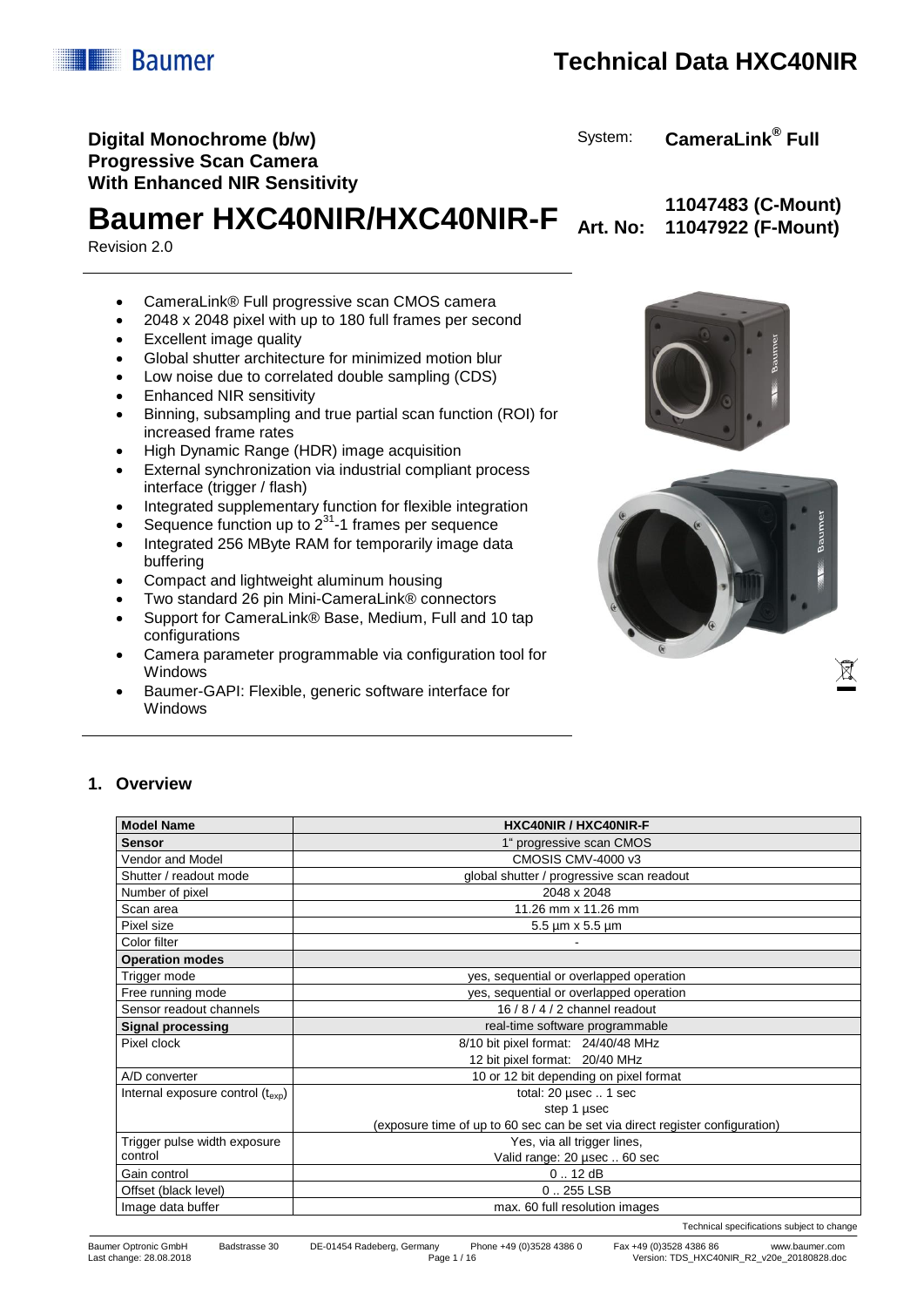# **Technical Data HXC40NIR**

|  |  | <b>Baumer</b> |  |
|--|--|---------------|--|
|  |  |               |  |

| Image acquisition              |                                                                      |                |              |                                       |                                                                                                |                      |
|--------------------------------|----------------------------------------------------------------------|----------------|--------------|---------------------------------------|------------------------------------------------------------------------------------------------|----------------------|
| Camera image format modes      | Format                                                               | Gen <i>Cam</i> | Pixel        | <b>Pixel clock</b>                    | Frames per sec. (*2)                                                                           | t <sub>readout</sub> |
|                                | (pixel)                                                              | standard       | format       | <b>MHz</b>                            |                                                                                                |                      |
| <b>Full frame</b>              | 2048 x 2048                                                          | yes            | Mono8 $(*4)$ | 48                                    | 180                                                                                            | 5,55 ms              |
|                                |                                                                      |                | Mono10       | 48                                    | 75 (*3)                                                                                        | 5,55 ms              |
|                                |                                                                      |                | Mono12       | 40                                    | 37                                                                                             | 26,5 ms              |
| <b>Binning 2x1</b>             | 1024 x 2048                                                          | yes            | Mono8 (*4)   | 48                                    | 180                                                                                            | 5,55 ms              |
|                                |                                                                      |                | Mono10       | 48                                    | $150$ (*3)                                                                                     | 5,55 ms              |
|                                |                                                                      |                | Mono12       | 40                                    | 37                                                                                             | 26,5 ms              |
| <b>Subsampling 2x2</b>         | 1024 x 1024                                                          | Vendor         | Mono8 $(*4)$ | 48                                    | 357                                                                                            | $2,8$ ms             |
|                                |                                                                      | specific       | Mono10       | 48                                    | 299                                                                                            | $2,8$ ms             |
|                                |                                                                      |                | Mono12       | 40                                    | 75                                                                                             | $13.3 \text{ ms}$    |
| <b>Standard features</b>       |                                                                      |                |              |                                       |                                                                                                |                      |
| Image size controls            |                                                                      |                |              |                                       |                                                                                                |                      |
| <b>Binning horizontal</b>      |                                                                      |                |              | yes, 2 pixel                          |                                                                                                |                      |
| <b>Binning vertical</b>        |                                                                      |                |              |                                       |                                                                                                |                      |
| Pixel format                   |                                                                      |                |              | Mono8, Mono10, Mono12 (*1)            |                                                                                                |                      |
| Test image selector            | yes, in all modes                                                    |                |              |                                       |                                                                                                |                      |
|                                | Off, GreyHorizontalRamp, GreyVerticalRamp                            |                |              |                                       |                                                                                                |                      |
| Partial scan (ROI)             | yes, format freely programmable in all modes,                        |                |              |                                       |                                                                                                |                      |
|                                | Step size horizontal: 32 pixels                                      |                |              |                                       |                                                                                                |                      |
|                                | Step size vertical: 1 pixel                                          |                |              |                                       |                                                                                                |                      |
| Multi partial scan (Multi ROI) | yes, up to 8 horizontal and vertical regions                         |                |              |                                       |                                                                                                |                      |
| <b>Analog controls</b>         |                                                                      |                |              |                                       |                                                                                                |                      |
| Gain                           |                                                                      |                |              |                                       |                                                                                                |                      |
| Black Level (Off set)          | yes                                                                  |                |              |                                       |                                                                                                |                      |
| Gamma                          | ves. via LUT                                                         |                |              |                                       |                                                                                                |                      |
| Brightness correction (custom) | yes, in all binning modes                                            |                |              |                                       |                                                                                                |                      |
| <b>Digital controls</b>        |                                                                      |                |              |                                       |                                                                                                |                      |
| Digital gain                   | yes, factors 1.0 to 4.0 (*5)                                         |                |              |                                       |                                                                                                |                      |
| <b>Acquisition and Trigger</b> |                                                                      |                |              |                                       |                                                                                                |                      |
| Acquisition mode               | Continuous                                                           |                |              |                                       |                                                                                                |                      |
| Acquisition frame rate         | yes, ON / OFF (only in freerunning mode)                             |                |              |                                       |                                                                                                |                      |
|                                | 021739 Hz.                                                           |                |              |                                       |                                                                                                |                      |
|                                | step: 0.01 Hz                                                        |                |              |                                       |                                                                                                |                      |
| Trigger source                 | HardwareTrigger (Line0, Line1, Line2), SoftwareTrigger,              |                |              |                                       |                                                                                                |                      |
|                                |                                                                      |                |              |                                       | FrameGrabber (Line3/CC1, Line4/CC2, Line5/CC3, Line6/CC4) or Off                               |                      |
| Trigger delay                  |                                                                      |                |              | 0. 2 sec, 512 trigger can be tracked, |                                                                                                |                      |
|                                |                                                                      |                |              | step: 1 µsec                          |                                                                                                |                      |
| Sequencer                      |                                                                      |                |              |                                       | Up to $2^{31}$ -1 frames per sequence / one exposure time, one gain value and outputs for each |                      |
|                                |                                                                      |                |              | parameter set                         |                                                                                                |                      |
|                                | max. set of sequences: Up to $2^{31}$ -1 frames x 128 parameter sets |                |              |                                       |                                                                                                |                      |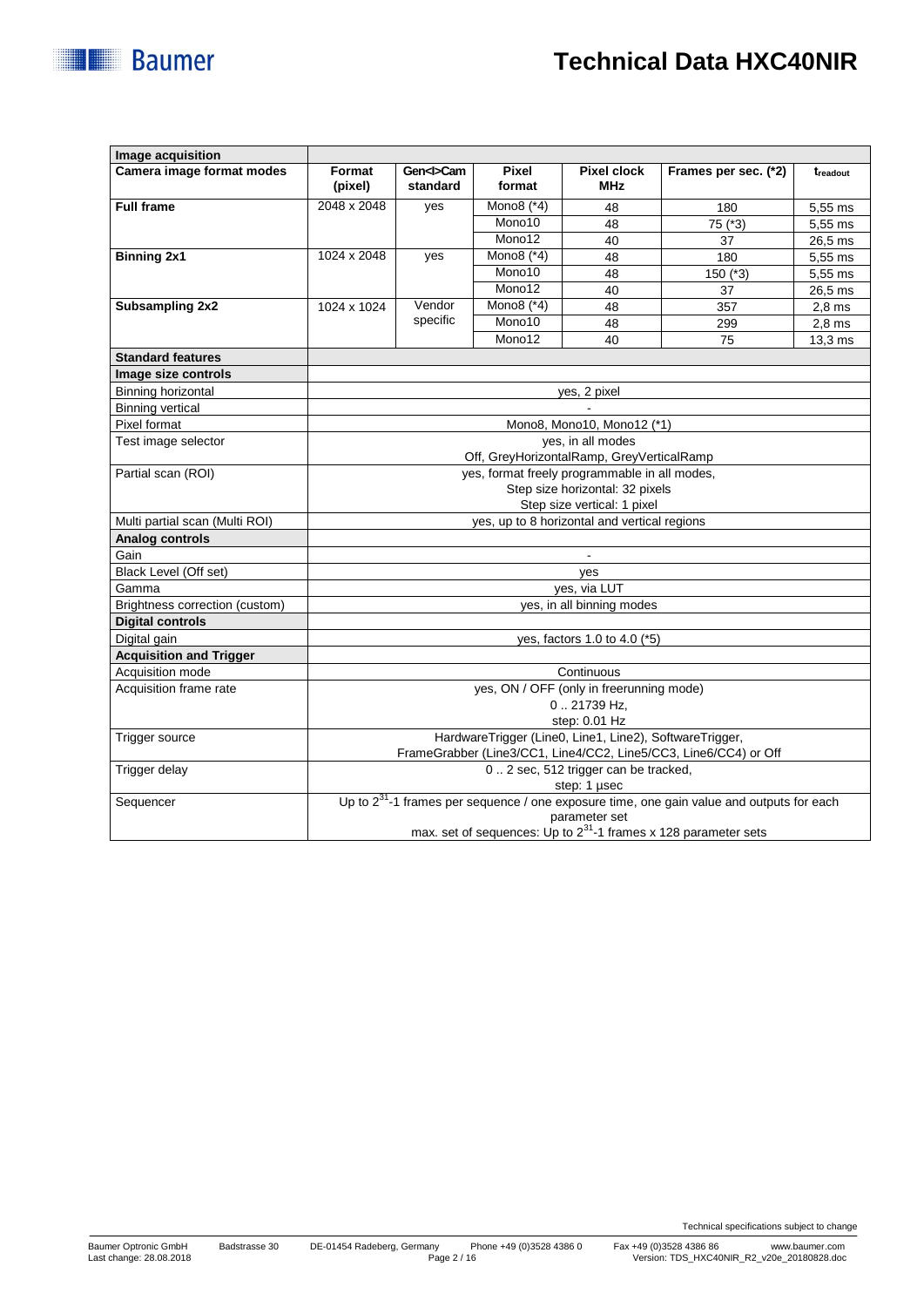| Digital I/O                        |                                                                                             |
|------------------------------------|---------------------------------------------------------------------------------------------|
| Lines                              | Input: Line0, Line1, Line2                                                                  |
|                                    | Output: Line7, Line 8, Line 9                                                               |
| Line source (outputs only)         | Line7, Line8, Line9:                                                                        |
|                                    | Off, ExposureActive, Timer1Active, FrameActive, TransferActive,                             |
|                                    | TriggerReady, TriggerOverLapped, TriggerSkipped,                                            |
|                                    | Line0, Line1, Line2,                                                                        |
|                                    | Line3/CC1, Line4/CC2, Line5/CC3, Line6/CC4,                                                 |
|                                    | User0, User1, User2,                                                                        |
|                                    | SequencerOutput0, SequencerOutput1, SequencerOutput2                                        |
| Line debouncer                     | yes, low and high signal separately selectable                                              |
|                                    | $01$ . 5 msec                                                                               |
|                                    | step: 1µsec                                                                                 |
| Line inverter                      | yes, Line0  Line9, on or off                                                                |
| <b>Counters and Timers</b>         |                                                                                             |
| Framecounter                       |                                                                                             |
| Timer                              | yes,                                                                                        |
|                                    | TimerSelector: Timer1                                                                       |
|                                    | TimerTriggerSource:                                                                         |
|                                    | Off, Input: Line0/Line1/Line2, SoftwareTrigger                                              |
|                                    | ExposureStart, ExposureEnd, FrameStart, FrameEnd, TriggerSkipped                            |
|                                    | TimerDelay: 0 µsec  2 sec, step: 1 µsec                                                     |
|                                    | TimerDuration: 10 µsec  2 sec, step: 1 µsec                                                 |
| <b>LUT Controls</b>                |                                                                                             |
| <b>LUT</b> selector                | 1 LUT: Luminance (12 bit)                                                                   |
|                                    | ON / OFF                                                                                    |
| <b>Image Correction</b>            |                                                                                             |
| Defect pixel correction            | yes, ON / OFF                                                                               |
| Defect pixel list                  | yes,                                                                                        |
|                                    | additional pixels can be added during the lifetime of the camera                            |
| DSNU / PRNU (FPN) correction       | yes, ON / OFF,                                                                              |
|                                    | based on offset / factor per column,                                                        |
|                                    | data set calculated with factory settings during production and stored in camera            |
| <b>UserSets</b>                    |                                                                                             |
| User set selector                  | Default (factory settings / read only)                                                      |
|                                    | UserSet1, UserSet2, UserSet3 (read and write)                                               |
| <b>UserSetDefaultSelector</b>      | yes, define the start up "UserSet"                                                          |
| <b>Advanced features</b>           |                                                                                             |
| Image Flip                         | Horizontal, vertical or both                                                                |
| Time stamp function                |                                                                                             |
| High Dynamic Range (HDR)           | Yes, piecewise linear response, up to 90 dB                                                 |
| Data quality                       | at 20 °C, gain = 1, exposure time = 4 msec,                                                 |
|                                    | full frame mode                                                                             |
| Readout noise                      | $\sigma$ < 0.3 LSB (8 bit) typical                                                          |
| Dynamic range                      | typical 60 dB                                                                               |
| <b>Optical interface</b>           | C-Mount                                                                                     |
|                                    | on request: F-Mount                                                                         |
| <b>Optical filter</b>              | dust protection                                                                             |
|                                    | on request: no filter                                                                       |
| <b>Process interface functions</b> |                                                                                             |
| Async. Trigger                     | yes, trigger mode operation,                                                                |
|                                    | "Off", "software trigger", "hardware trigger", "framegrabber trigger" separately selectable |
| <b>Exposure Active</b>             | yes,                                                                                        |
| (External flash sync)              | delay_value $(t_{\text{delay flash}}) \leq 4$ µsec,                                         |
|                                    | duration_value ( $t_{\text{duration}}$ ): mode = $t_{\text{exp}}$ + 30 µsec                 |
| User Output                        | yes, ON / OFF, User0, User1, User2                                                          |
| Timer                              | yes, Timer1                                                                                 |
| Software reset                     | Yes                                                                                         |
| Asynchronous reset                 | $\frac{1}{2}$                                                                               |
| Image info header                  |                                                                                             |
| Temperature measurement            | yes, internal sensor temperature                                                            |
|                                    | range: 0 °C  +127 °C                                                                        |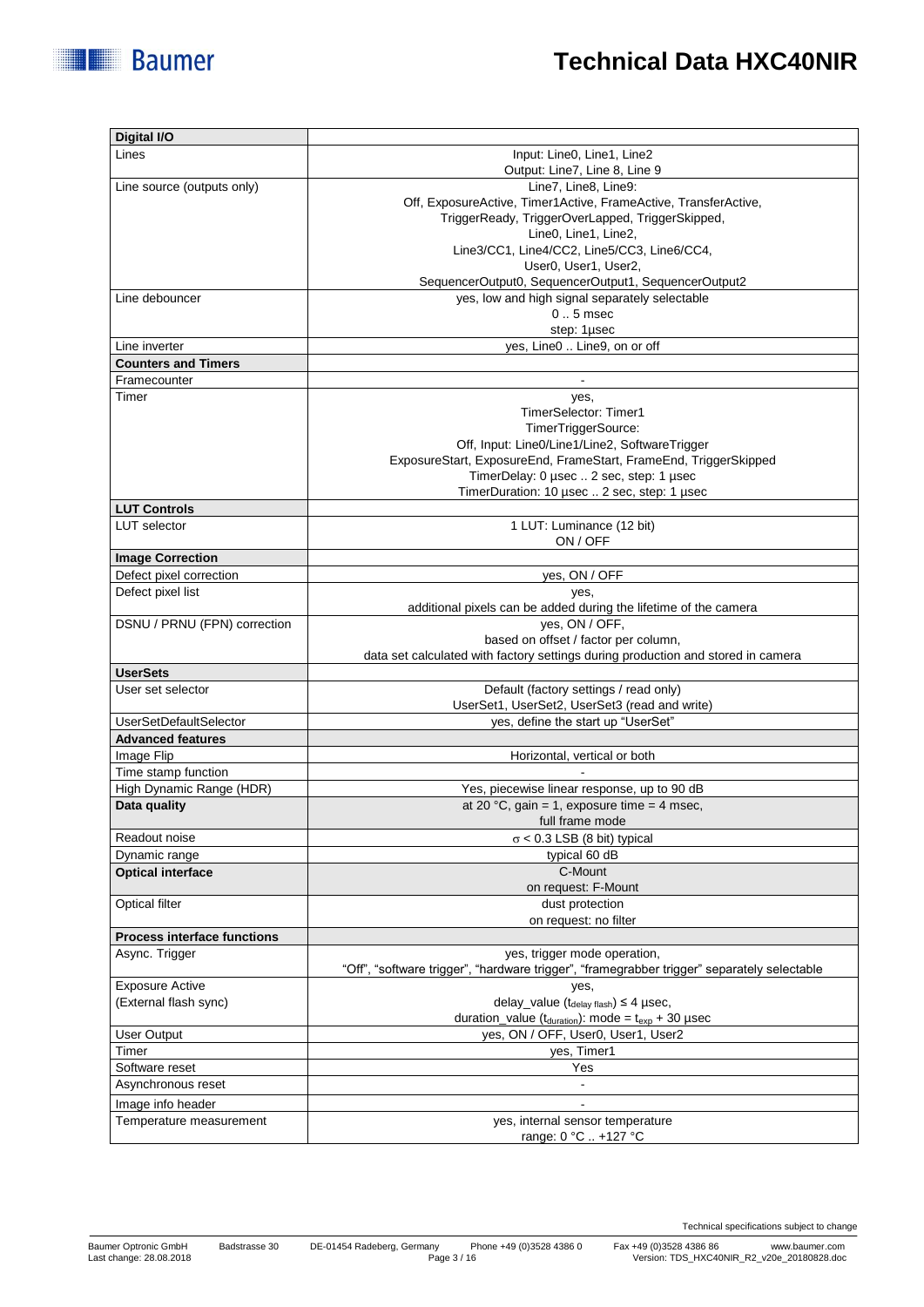┓

| Electrical interface          |                                                                                                                          |                                                                                                                                                  |                                                                                        |                                          |                                                                                   |  |  |
|-------------------------------|--------------------------------------------------------------------------------------------------------------------------|--------------------------------------------------------------------------------------------------------------------------------------------------|----------------------------------------------------------------------------------------|------------------------------------------|-----------------------------------------------------------------------------------|--|--|
| Data / control                | Dual 26 pin Mini-CameraLink connector                                                                                    |                                                                                                                                                  |                                                                                        |                                          |                                                                                   |  |  |
| Power                         | Mono8, CameraLink base, dual tap, 40 MHz    VCC: 9,6 VDC  30 VDC, l: 550 mA  190 mA                                      |                                                                                                                                                  |                                                                                        |                                          |                                                                                   |  |  |
|                               |                                                                                                                          |                                                                                                                                                  |                                                                                        |                                          | Mono8, CameraLink full, 10 tap, 48 MHz    VCC: 9,6 VDC  30 VDC, I: 620 mA  200 mA |  |  |
| Power consumption             | approx. 5,5 Watt (with camera factory settings)                                                                          |                                                                                                                                                  |                                                                                        |                                          |                                                                                   |  |  |
| Digital input                 | $1/2/3$ :                                                                                                                |                                                                                                                                                  | Line 0 / Line 1 / Line 2: trigger signal, opto decoupled                               |                                          |                                                                                   |  |  |
|                               |                                                                                                                          |                                                                                                                                                  | $U_{IN(low)} = 0$ 4.5 VDC, $U_{IN(high)} = 11$ 30 VDC                                  |                                          |                                                                                   |  |  |
|                               |                                                                                                                          | $I_{IN}$ = max. 10 mA                                                                                                                            |                                                                                        |                                          |                                                                                   |  |  |
|                               |                                                                                                                          | rising edge (invert = false) $(*6)$<br>min. impulse length (t <sub>min</sub> ): 2 usec<br>trigger delay out of treadout (tdelay trigger): 4 µsec |                                                                                        |                                          |                                                                                   |  |  |
|                               |                                                                                                                          |                                                                                                                                                  |                                                                                        |                                          |                                                                                   |  |  |
|                               |                                                                                                                          |                                                                                                                                                  |                                                                                        |                                          |                                                                                   |  |  |
|                               |                                                                                                                          |                                                                                                                                                  | max. trigger delay during $t_{\text{readout}}$ ( $t_{\text{delay triager}}$ ). 30 µsec |                                          |                                                                                   |  |  |
| Digital output                | $1/2/3$ :                                                                                                                |                                                                                                                                                  |                                                                                        | Line 7 / Line 8 / Line 9: opto decoupled |                                                                                   |  |  |
|                               |                                                                                                                          | $U_{\text{EXT}} = 5$ 30 VDC / 24 VDC typical, $I_{\text{OUT}} = \text{max. } 100 \text{ mA}$<br>high active (invert = false) ***)                |                                                                                        |                                          |                                                                                   |  |  |
|                               |                                                                                                                          |                                                                                                                                                  |                                                                                        |                                          |                                                                                   |  |  |
| LED                           |                                                                                                                          | 1: green:                                                                                                                                        |                                                                                        | Power on                                 |                                                                                   |  |  |
|                               |                                                                                                                          | yellow:                                                                                                                                          | Readout active                                                                         |                                          |                                                                                   |  |  |
|                               |                                                                                                                          | 2: green:                                                                                                                                        |                                                                                        | <b>TX</b>                                |                                                                                   |  |  |
|                               |                                                                                                                          | red:                                                                                                                                             |                                                                                        |                                          | Configuration command processing                                                  |  |  |
| <b>Environmental</b>          |                                                                                                                          |                                                                                                                                                  |                                                                                        |                                          |                                                                                   |  |  |
| Storage temperature           |                                                                                                                          |                                                                                                                                                  | $-10 °C$ $+70 °C$                                                                      |                                          |                                                                                   |  |  |
| Operating temperature         | +5 °C  +60 °C                                                                                                            |                                                                                                                                                  |                                                                                        |                                          |                                                                                   |  |  |
|                               | between +30 °C  +60 °C, note the max. housing and internal temperature                                                   |                                                                                                                                                  |                                                                                        |                                          |                                                                                   |  |  |
| Housing operating temperature | max. +65 °C (*7)                                                                                                         |                                                                                                                                                  |                                                                                        |                                          |                                                                                   |  |  |
|                               | (measurement point, see item 4)                                                                                          |                                                                                                                                                  |                                                                                        |                                          |                                                                                   |  |  |
| Humidity                      | 10 %  90 % non condensing                                                                                                |                                                                                                                                                  |                                                                                        |                                          |                                                                                   |  |  |
| Conformity                    | CE, FCC Part 15 class B, RoHS compliant                                                                                  |                                                                                                                                                  |                                                                                        |                                          |                                                                                   |  |  |
|                               | KC Registration No. / Date: MSIP-REI-BkR-HXC40 / 13.06.2017                                                              |                                                                                                                                                  |                                                                                        |                                          |                                                                                   |  |  |
| <b>Housing</b>                | Aluminum                                                                                                                 |                                                                                                                                                  |                                                                                        |                                          |                                                                                   |  |  |
| <b>Dimensions</b>             | 52 x 52 x 38 mm <sup>3</sup> (C-Mount)                                                                                   |                                                                                                                                                  |                                                                                        |                                          |                                                                                   |  |  |
|                               |                                                                                                                          |                                                                                                                                                  | 52 x 52 x 37 mm <sup>3</sup> (F-Mount)                                                 |                                          |                                                                                   |  |  |
| Weight                        |                                                                                                                          |                                                                                                                                                  | 185 g (C-Mount)                                                                        |                                          |                                                                                   |  |  |
|                               | 276 g (F-Mount)                                                                                                          |                                                                                                                                                  |                                                                                        |                                          |                                                                                   |  |  |
| <b>CameraLink interface</b>   |                                                                                                                          |                                                                                                                                                  | Base, Medium, Full or 10-tap                                                           |                                          |                                                                                   |  |  |
| <b>Clock</b>                  | 80 MHz                                                                                                                   |                                                                                                                                                  |                                                                                        |                                          |                                                                                   |  |  |
| Data Formats                  |                                                                                                                          | Mono8                                                                                                                                            |                                                                                        | Base configuration                       | 1, 2 or $3$ taps                                                                  |  |  |
|                               |                                                                                                                          |                                                                                                                                                  |                                                                                        | Medium configuration                     | 4 taps                                                                            |  |  |
|                               |                                                                                                                          |                                                                                                                                                  |                                                                                        | Full configuration                       | 8 taps                                                                            |  |  |
|                               |                                                                                                                          |                                                                                                                                                  |                                                                                        | 10-tap configuration                     | 10 taps                                                                           |  |  |
|                               |                                                                                                                          | Mono10                                                                                                                                           |                                                                                        | Base configuration                       | 1 or 2 taps                                                                       |  |  |
|                               |                                                                                                                          |                                                                                                                                                  |                                                                                        | Medium configuration                     | 3 or 4 taps                                                                       |  |  |
|                               |                                                                                                                          | Mono12                                                                                                                                           |                                                                                        | Base configuration                       | 1 or 2 taps                                                                       |  |  |
|                               |                                                                                                                          |                                                                                                                                                  |                                                                                        | Medium configuration                     | 3 or 4 taps                                                                       |  |  |
| <b>Software</b>               | Baumer-GAPI SDK for Windows XP (32 bit) / Windows Vista (32 bit / 64bit),                                                |                                                                                                                                                  |                                                                                        |                                          |                                                                                   |  |  |
|                               | Supported FrameGrabber: Silicon Software microEnable IV<br>Tool for camera configuration via CameraLink serial interface |                                                                                                                                                  |                                                                                        |                                          |                                                                                   |  |  |
|                               |                                                                                                                          |                                                                                                                                                  |                                                                                        |                                          |                                                                                   |  |  |

(\*1) For changing the pixel frequency or the pixel format, the camera has to be stopped.<br>(\*2) Maximum frame rate in free running mode, effective frame rate depending on cameral Maximum frame rate in free running mode, effective frame rate depending on camera image format mode settings and set exposure time ( $t_{exp} < t_{readout}$ ). This assumes 16 tap readout at maximum pixel frequency.

(\*3) Limited by the speed of the CameraLink interface. In 10 and 12 bit modes only a medium configuration is possible.

(\*4) Default pixel format<br>(\*5) Digital gain is applie Digital gain is applied on the raw data obtained from the sensor. In 10 and 12 bit modes, this is just a bit shift cutting away the MSBs!

 $(*6)$  can be inverted via software<br> $(*7)$  housing temperature is limite

**Electrical interface**

**Baumer** 

housing temperature is limited by CMOS sensor specification

In warm environments take care of adequate dissipation of heat. It is recommended to operate the cameras in mounted condition with a good heat conductor (e.g. aluminum) or with sufficient air flow.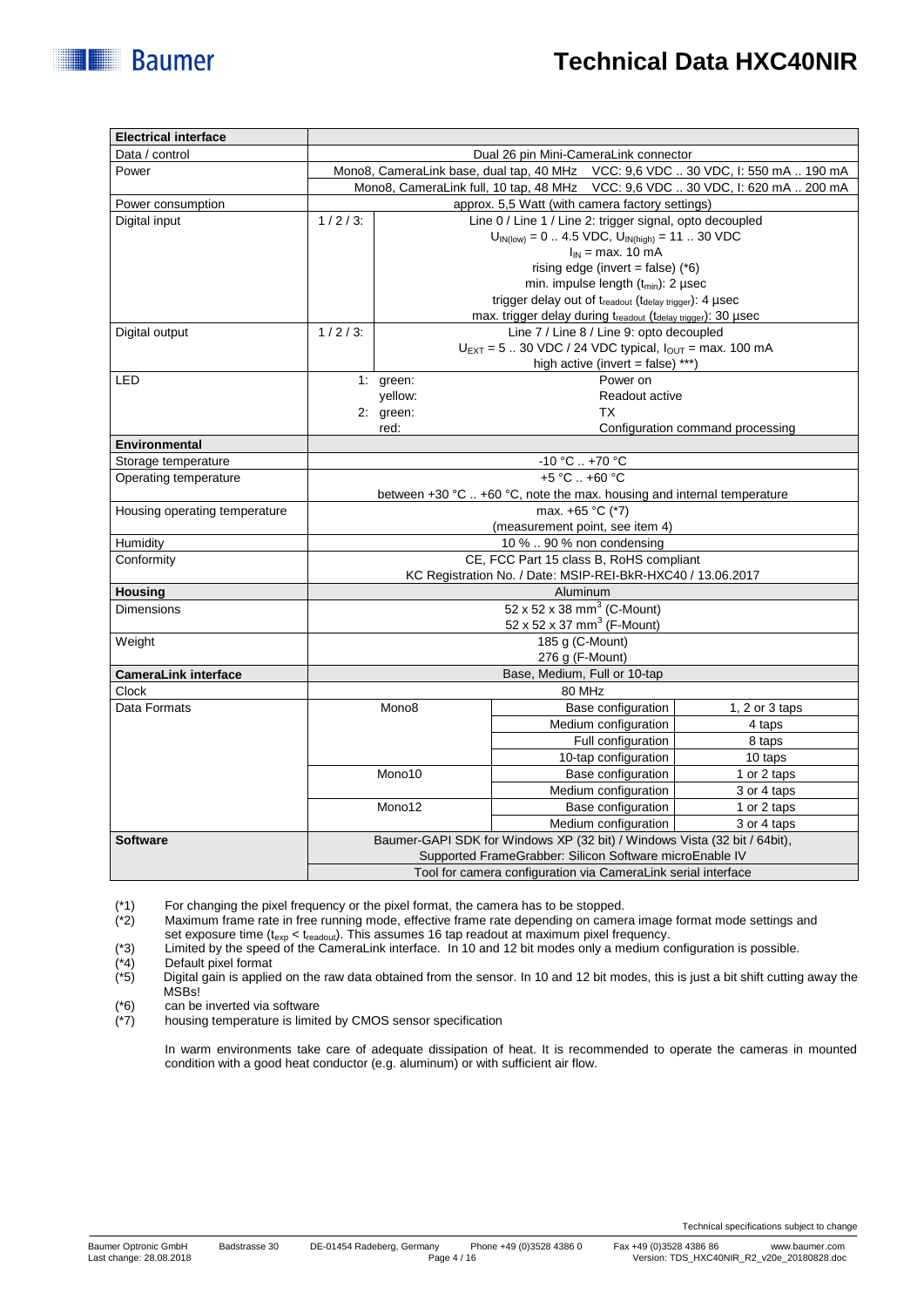

#### **2. Camera Factory Settings after Camera Start-up**

|                             | Camera factory settings after camera start-up or reboot     |  |  |  |
|-----------------------------|-------------------------------------------------------------|--|--|--|
| <b>Operation modes</b>      | free running mode, overlapped readout                       |  |  |  |
| <b>Signal processing</b>    |                                                             |  |  |  |
| Exposure control            | Internal, 4 msec                                            |  |  |  |
| Gain control                | factor $1 = 0$ dB                                           |  |  |  |
| Offset (black level)        | 0                                                           |  |  |  |
| Image acquisition           |                                                             |  |  |  |
| Camera image format mode    | Full frame Mono8, 16 tap readout                            |  |  |  |
| Pixel frequency             | 48 MHz                                                      |  |  |  |
| Partial scan function       | not active                                                  |  |  |  |
| Acquisition frame rate      | Off                                                         |  |  |  |
| Timer                       | Off                                                         |  |  |  |
| Test image selector         | Off                                                         |  |  |  |
| Defect pixel correction     | On                                                          |  |  |  |
| FPN correction              | Off                                                         |  |  |  |
| <b>CameraLink interface</b> |                                                             |  |  |  |
| Configuration               | Mono8, Dual tap CameraLink Base                             |  |  |  |
| <b>Clock</b>                | 80 MHz                                                      |  |  |  |
| <b>Electrical interface</b> |                                                             |  |  |  |
| <b>Exposure Active</b>      | disabled, digital output set to low status (high impedance) |  |  |  |
| (External flash sync)       | $invert = false$                                            |  |  |  |
| Async. Trigger              | disabled                                                    |  |  |  |
|                             | $invert = false$                                            |  |  |  |
|                             | trigger source $=$ Line0                                    |  |  |  |

### **3. Timing Operation Modes**

Trigger Mode: start up time

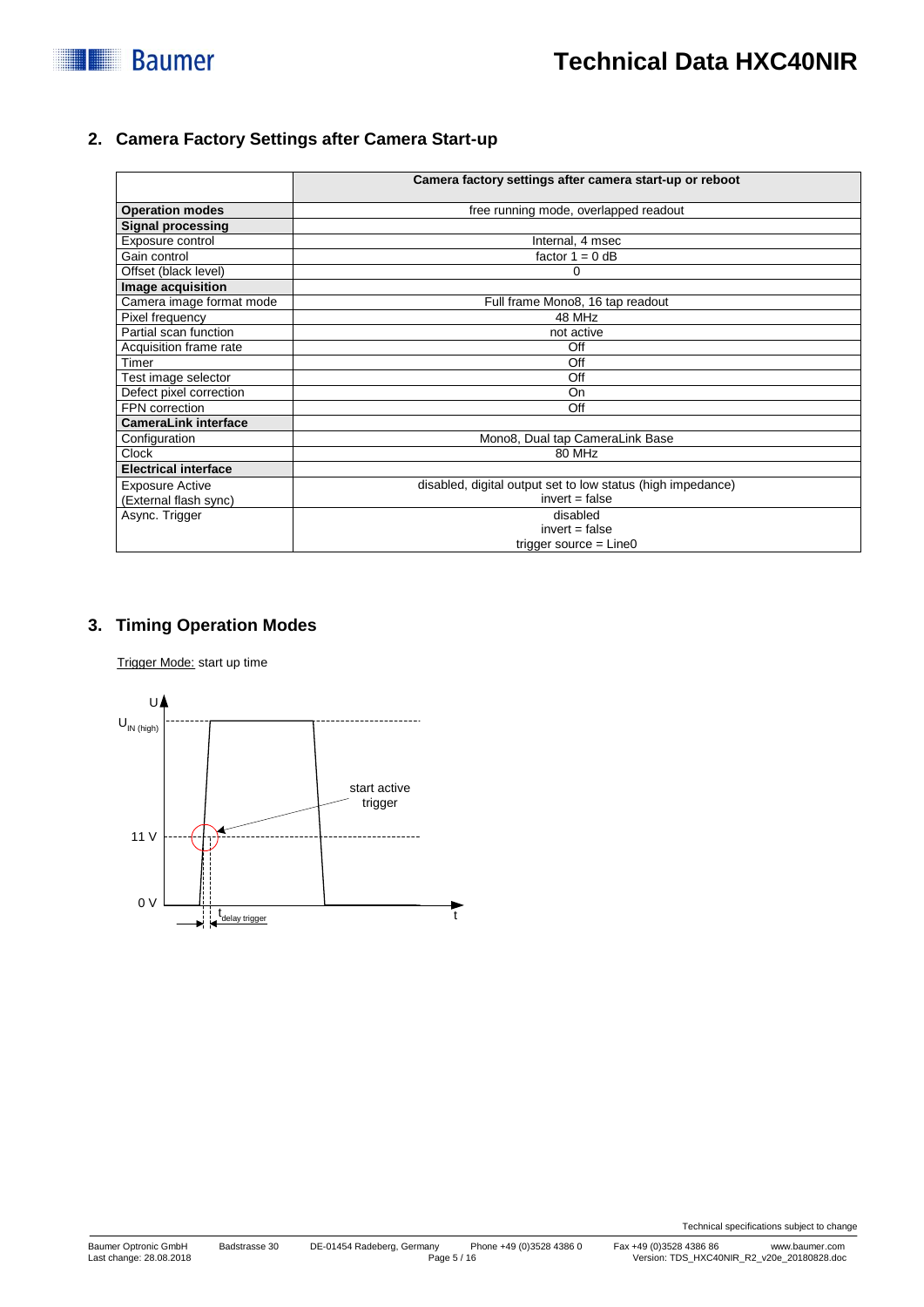

#### Trigger Mode: trigger mode 0, overlapped trigger



 $t_{\rm exp} < t_{\rm readout} \cdot t_{\rm earliest\ possible\ trigger\ (n+1)} \ = t_{\rm readout(n)} \ - t_{\rm exp(n+1)}$ 

 $t_{\text{exp}} > t_{\text{readout}}$ :  $t_{\text{earliest possible trigger (n+1)}} = t_{\text{exp(n)}}$ 

 $t_{\text{exp}} < t_{\text{readout}}$ :  $t_{\text{not ready (n+1)}}$  =  $t_{\text{exp(n)}} + t_{\text{readout(n)}}$  -  $t_{\text{exp(n+1)}}$ 

- $t_{\exp} > t_{\text{readout}}$ :  $t_{\text{not ready (n+1)}}$  =  $t_{\exp(n)}$
- \* image parameter: exposure offset gain readout mode LUT flip image

\*\* signal will be notified as event "TriggerReady"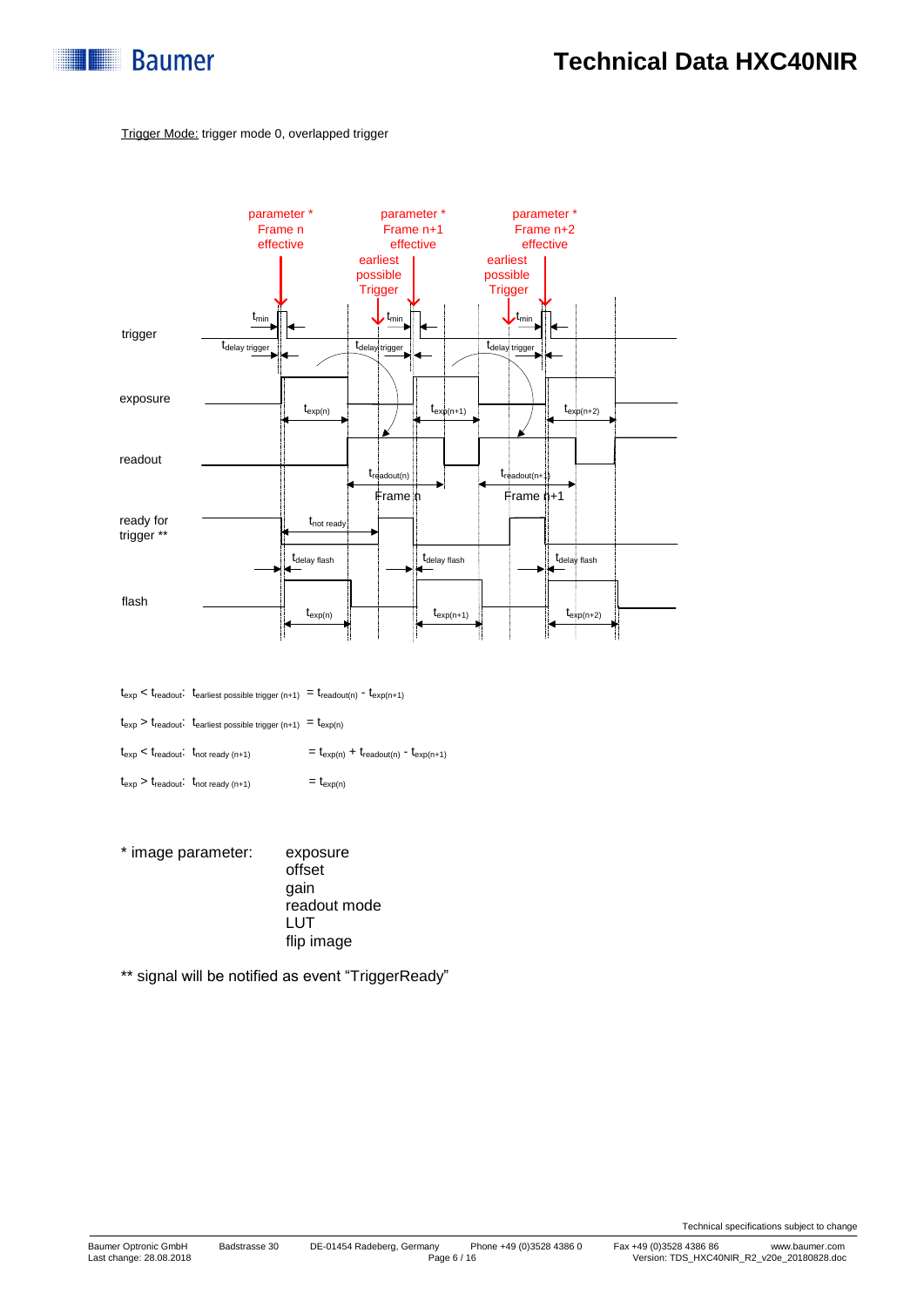

#### Trigger Mode: trigger mode 0, overlapped trigger, when  $t_{exp(n+2)} > t_{exp(n+1)}$



 $t_{\text{exp}} < t_{\text{readout}}$ :  $t_{\text{earliest possible trigger (n+1)}} = t_{\text{readout(n)}} - t_{\text{exp(n+1)}}$ 

 $t_{\text{exp}} > t_{\text{readout}}$ .  $t_{\text{earliest possible trigger (n+1)}} = t_{\text{exp}(n)}$ 

 $t_{\text{exp}} < t_{\text{readout}}$ :  $t_{\text{not ready (n+1)}}$  =  $t_{\text{exp(n)}} + t_{\text{readout(n)}}$  -  $t_{\text{exp(n+1)}}$ 

 $t_{\exp} > t_{\text{readout}}$ :  $t_{\text{not ready (n+1)}}$  =  $t_{\exp(n)}$ 

\* image parameter: exposure offset gain readout mode LUT flip image

\*\* signal will be notified as event "TriggerReady"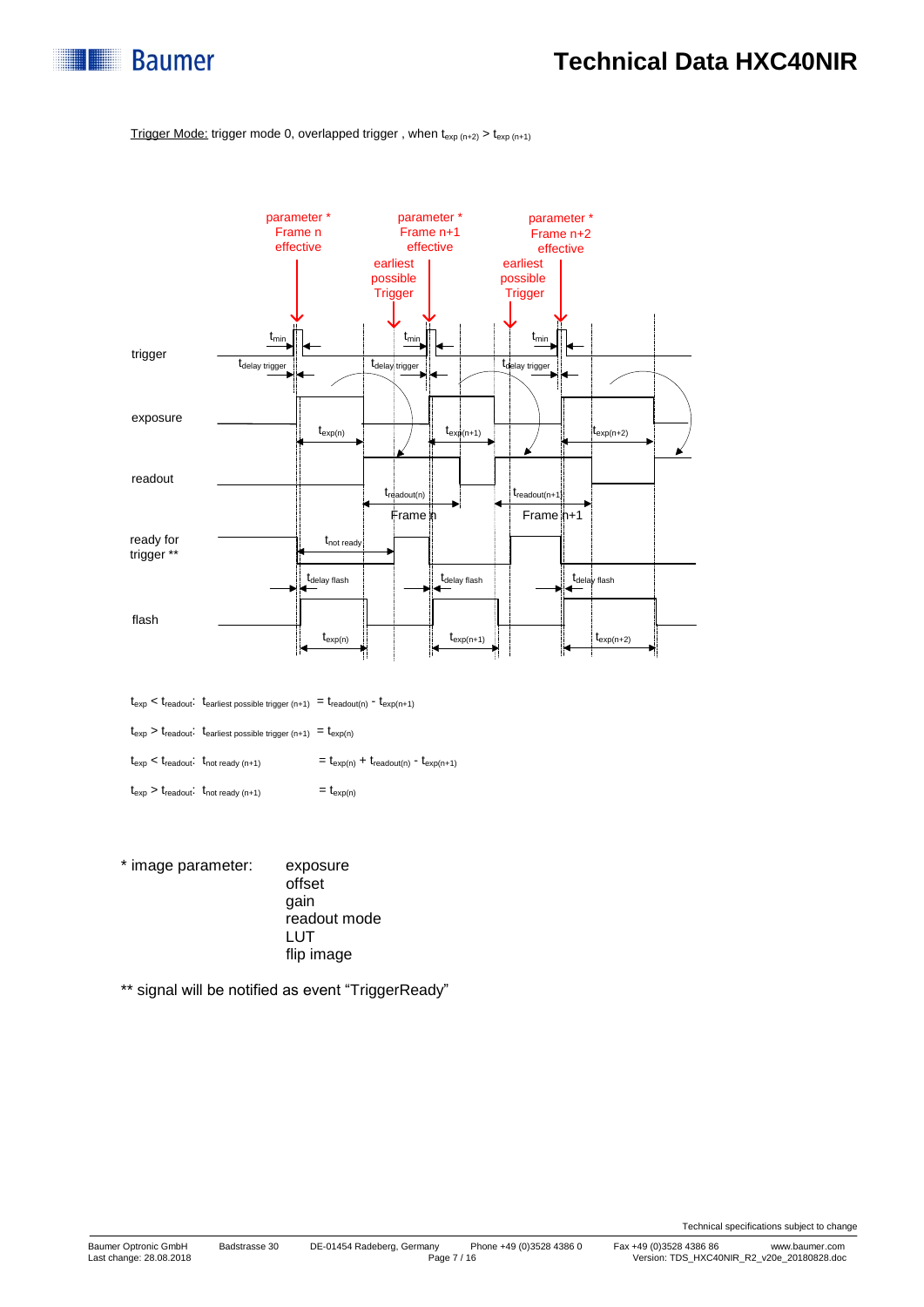

Trigger Mode: trigger mode 0, overlapped trigger, when  $t_{exp(n+2)} < t_{exp(n+1)}$ 



\* image parameter: exposure offset gain readout mode LUT flip image

\*\* signal will be notified as event "TriggerReady"

Technical specifications subject to change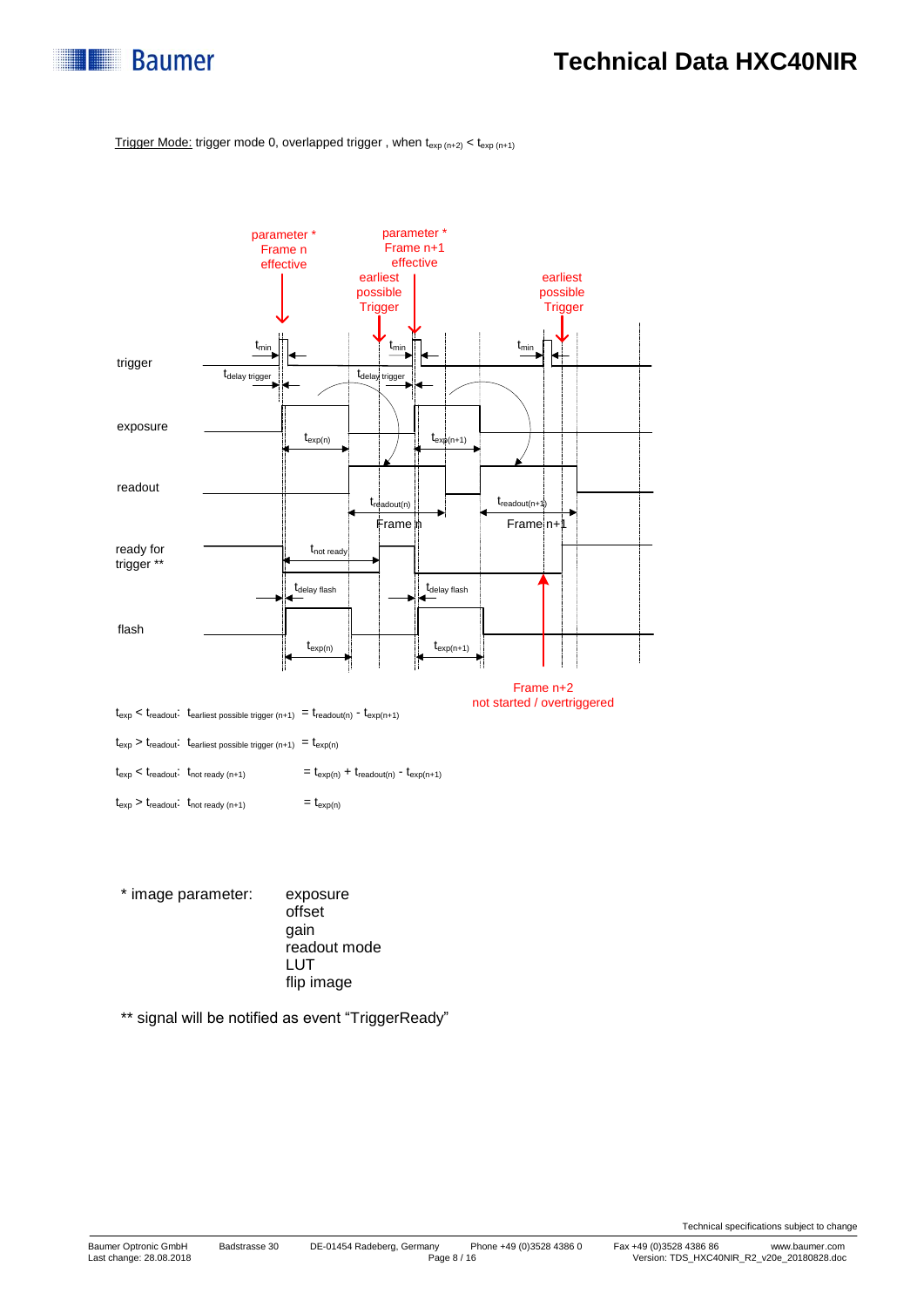

#### Free Running Mode: overlapped operation



\* image parameter: exposure

offset gain readout mode LUT flip image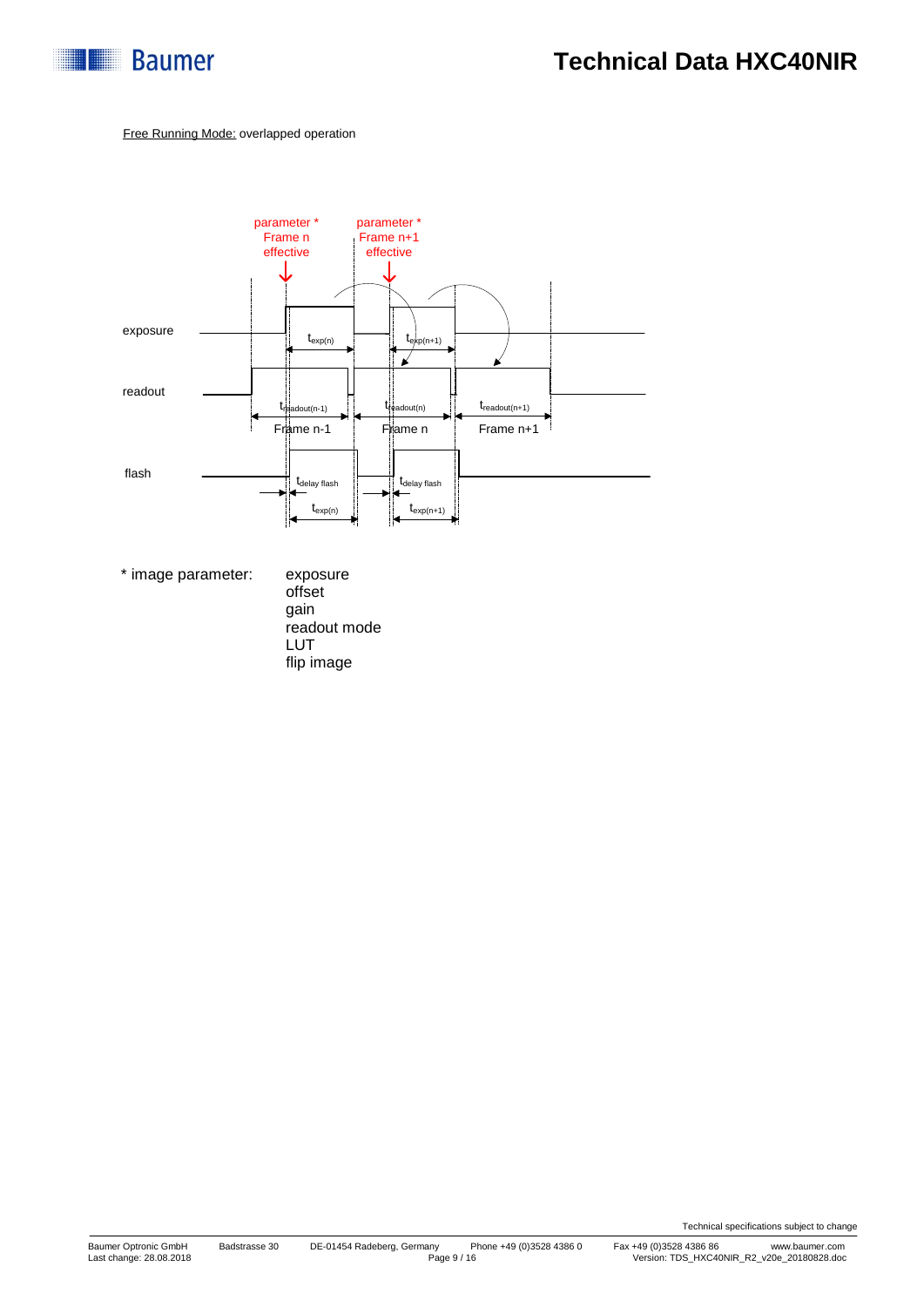

### **4. Region of Interest (ROI) Examples**

The following table lists achievable frame rates in 10 tap / 8 bit mode.

| Format      | <b>Resolution</b>  | max. fps |  |  |
|-------------|--------------------|----------|--|--|
| 2k          | $2048 \times 1536$ | 239      |  |  |
|             | $2048 \times 1080$ | 338      |  |  |
| <b>HDTV</b> | $1920 \times 1080$ | 338      |  |  |
|             | $1280 \times 720$  | 504      |  |  |
| <b>XGA</b>  | 1024 x 768         | 473      |  |  |
| <b>DVD</b>  | 720 x 576          | 627      |  |  |
| <b>VGA</b>  | 640 x 480          | 748      |  |  |
| <b>CIF</b>  | $352 \times 288$   | 1.221    |  |  |
| QCIF        | $176 \times 144$   | 2.319    |  |  |
| Line Scan   | 2048 x 1024        | 357      |  |  |
|             | 2048 x 512         | 703      |  |  |
|             | 2048 x 256         | 1.363    |  |  |
|             | 2048 x 128         | 2.576    |  |  |
|             | 2048 x 64          | 4.637    |  |  |
|             | 2048 x 32          | 7.712    |  |  |
|             | 2048 x 16          | 11.560   |  |  |
|             | 2048 x 8           | 15.407   |  |  |
|             | 2048 x 4           | 18.436   |  |  |
|             | 2048 x 2           | 20.349   |  |  |
|             | 2048 x 1           | 21.653   |  |  |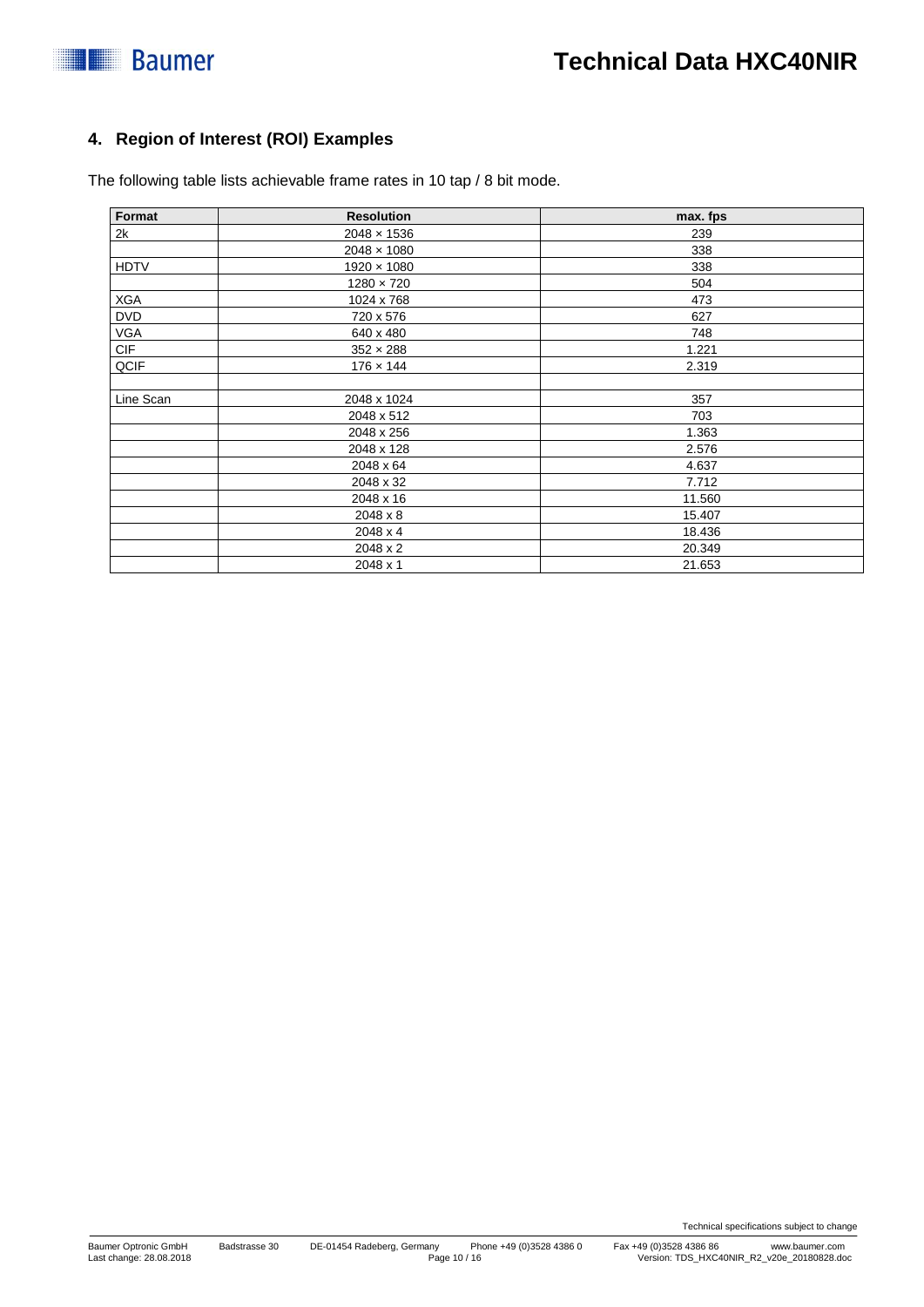

### **5. Spectral Response (QE)**



The higher NIR sensitivity is achieved via a thicker epi substrate of the sensor.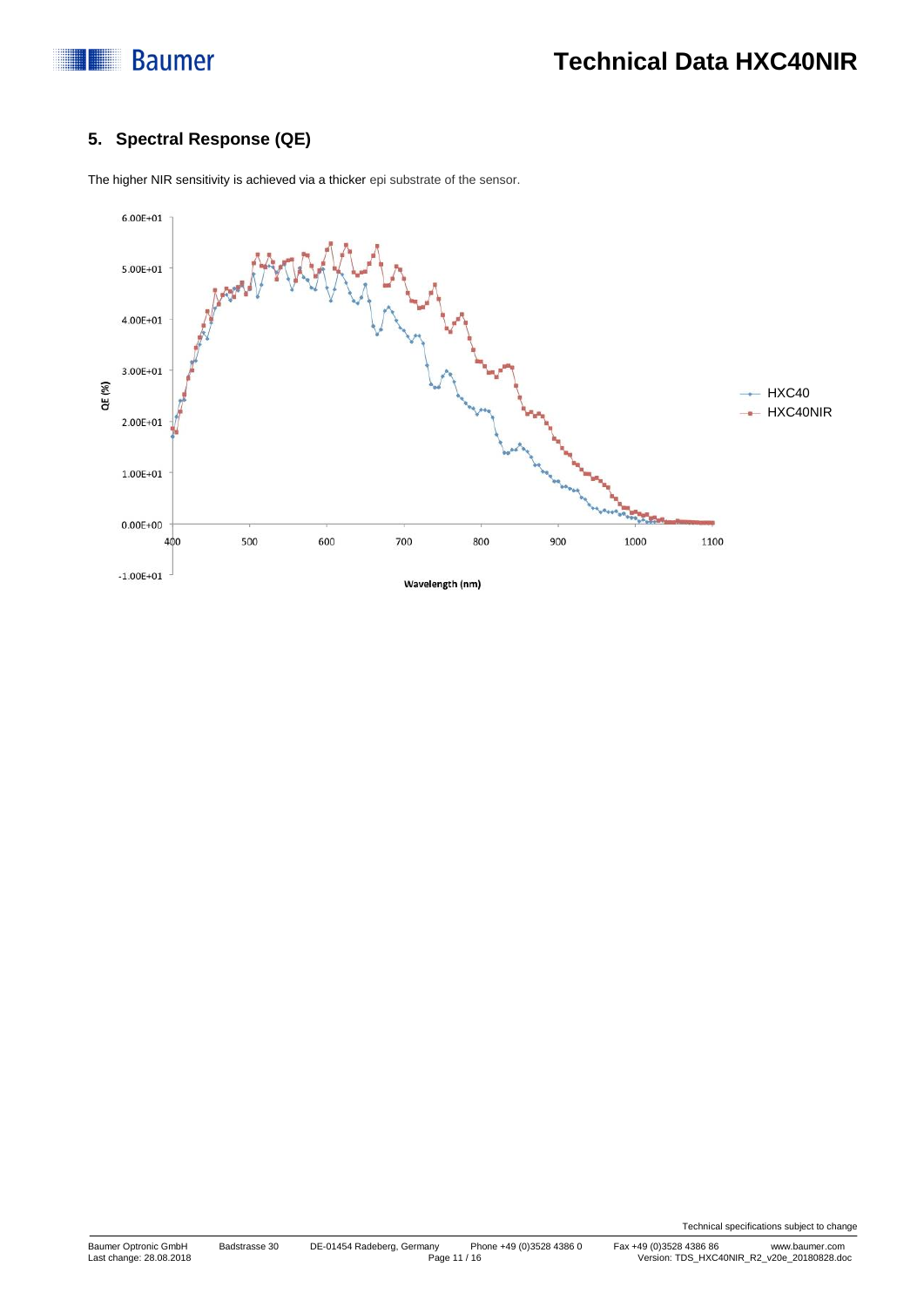

# **Technical Data HXC40NIR**

### **6. Housing**

**6.1 C-Mount**







Back View

Technical specifications subject to change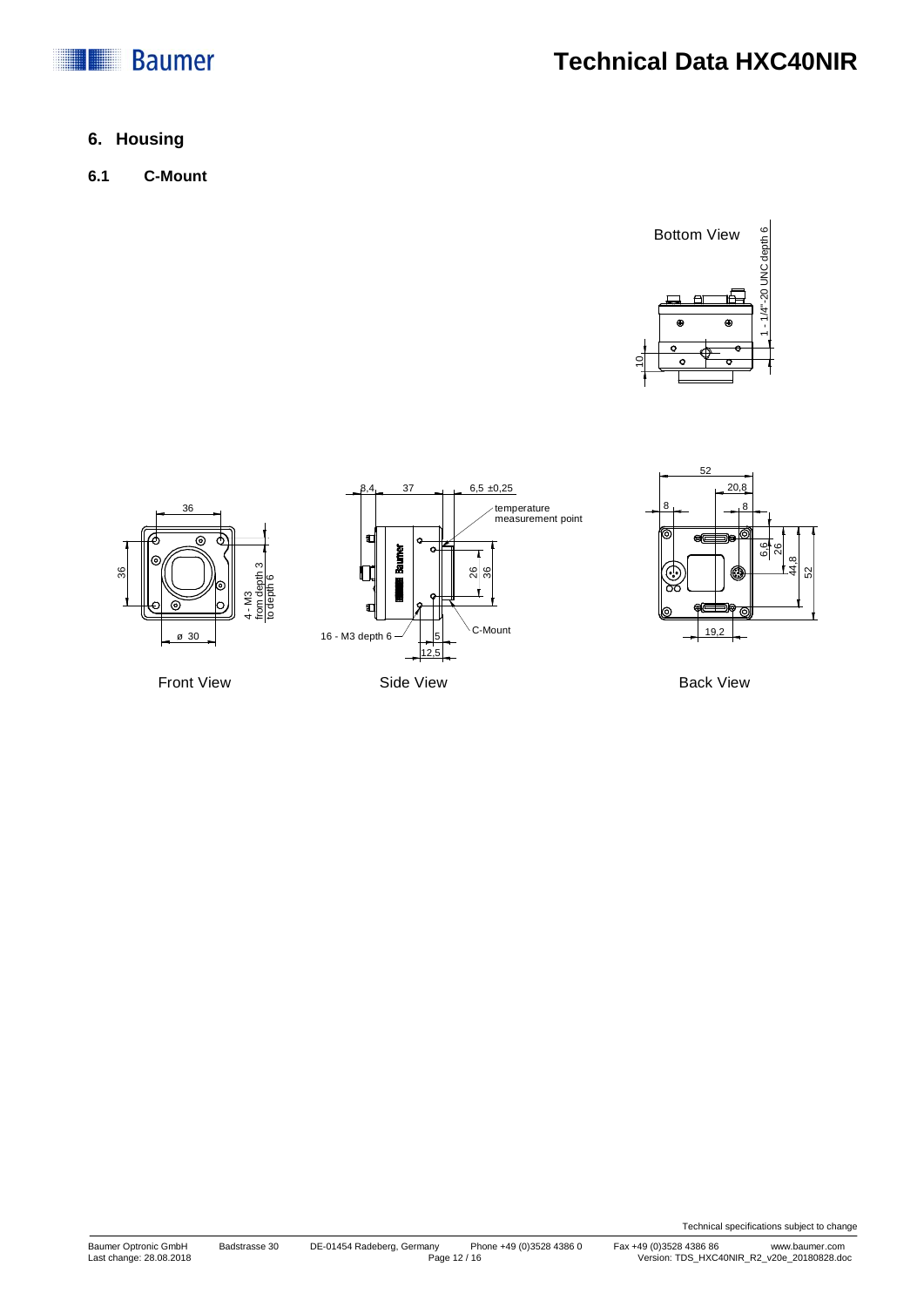

# **Technical Data HXC40NIR**

**6.2 F-Mount**









Technical specifications subject to change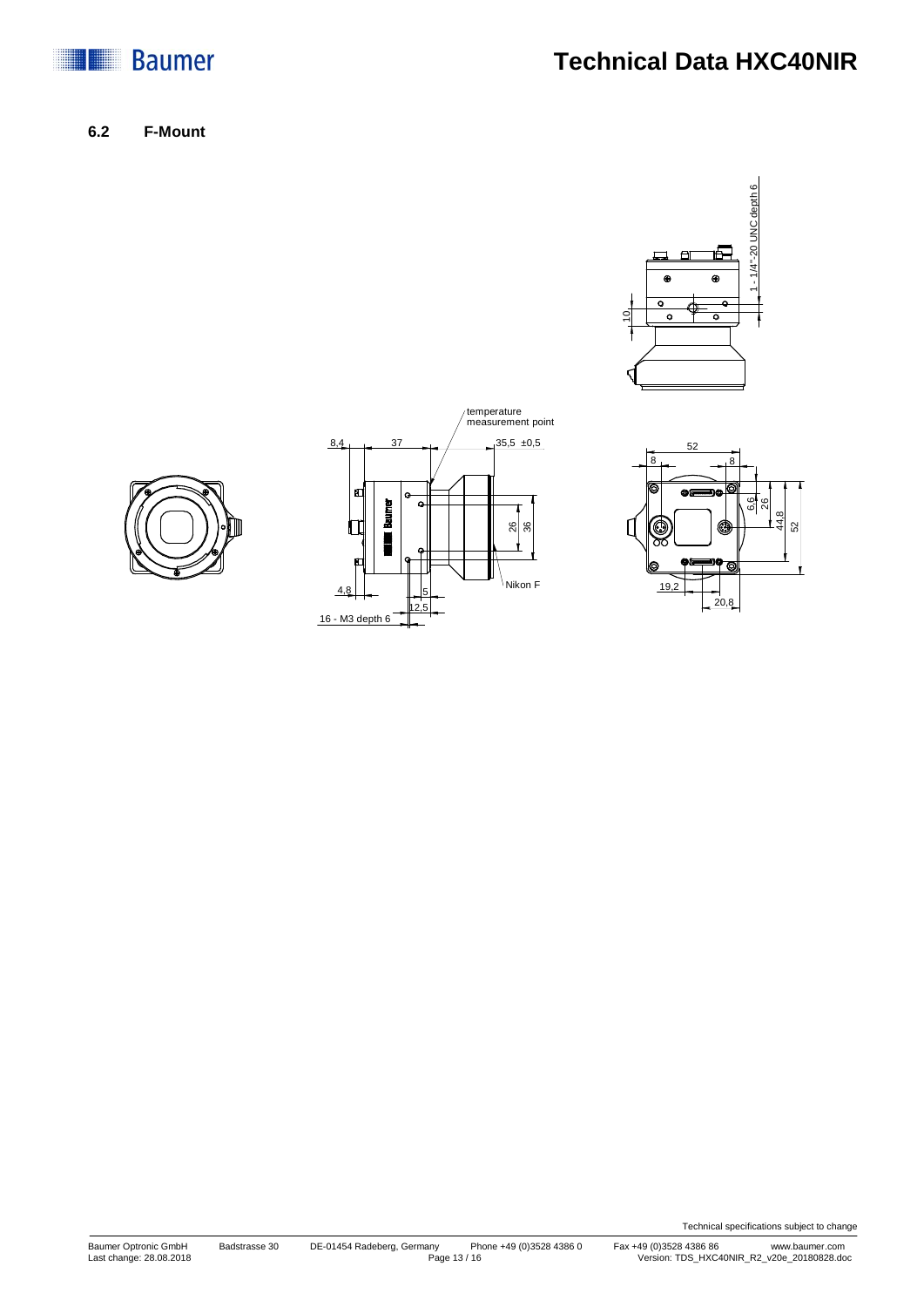

### **7. Connectors / Electrical Interfaces**

#### **7.1 Pin assignment:**

| Data / Control         | Type: 3M SDR26 MiniCL             | Power          | Type: Lumberg RSMESD / 3 pin                               |
|------------------------|-----------------------------------|----------------|------------------------------------------------------------|
| <b>CameraLink Base</b> | 1: GND                            |                | 1: Power VCC+<br>3: GND                                    |
|                        | $2: X0 -$<br>$3: X1 -$<br>$4:X2-$ |                | 4: not used                                                |
|                        | <b>5: XCLK-</b><br>$6: X3-$       |                | Power cable                                                |
|                        | 7: SERTC+                         |                | wires color:<br>$1 = brown$                                |
|                        | 8: SERTFG-<br>$9:CC1-$            |                | $3 = blue$                                                 |
|                        | 10: CC2+                          |                | $4 = black$                                                |
|                        | 11: CC3-<br>12: CC4+              |                |                                                            |
|                        | 13: GND                           | Input / Output | Type: Lumberg RSMESD 8pin.                                 |
|                        | 14: GND<br>$15: X0+$              |                | <sub>IN</sub>                                              |
|                        | $16: X1+$<br>$17: X2+$            |                | Camera<br>∣з —<br>$\triangleleft$ Line0<br>current limiter |
|                        | 18: XCLK+                         |                | ΙıΝ.<br>$12 +$                                             |
|                        | $19: X3+$<br>20: SERTC-           |                | Line1<br>current limite                                    |
|                        | 21: SERTFG+                       |                | $I_{IN}$<br>i8 ∢<br>Line2                                  |
|                        | 22: CC1+<br>23: CC2-              |                | current limiter<br>!4<br><b>GND</b>                        |
|                        | 24: CC3+                          |                | 15<br>$\triangleleft$ U <sub>EXT</sub>                     |
|                        | 25: CC4-<br>26: GND               |                | $I_{\text{OUT}}$                                           |
|                        |                                   |                | $6 \,$<br>$\frac{1}{R_1^2}$ Line7                          |
| <b>Data</b>            | Type: 3M SDR26 MiniCL             |                | Ιουτ<br>7<br>$\overrightarrow{\mathbb{R}^{n}}$ Line8       |
| <b>CameraLink Full</b> |                                   |                | $I_{\text{OUT}}$                                           |
|                        | 1: GND                            |                | $\overline{R_{L}}$ Line9                                   |
|                        | 2: Y0-                            |                | *) resistor must be used,                                  |
|                        | $3:Y1-$<br>4: Y2                  |                | drawing shown above example                                |
|                        | 5: YCLK-<br>$6:Y3-$               |                | for using high active signal                               |
|                        | 7: 100 Ω Term.                    |                |                                                            |
|                        | $8:Z0-$<br>$9:Z1-$                |                | I/O cable wires color *):<br>$1 =$ white                   |
|                        | 10: Z2-                           |                | $2 =$ brown                                                |
|                        | 11: ZCLK-                         |                | $3 = green$<br>$4 =$ yellow                                |
|                        | 12: Z3-<br>13: GND                |                | $5 =$ grey                                                 |
|                        | 14: GND<br>15: Y0+                |                | $6 = pink$<br>$7 = blue$                                   |
|                        | $16: Y1+$                         |                | $8 = red$                                                  |
|                        | $17:Y2+$<br>18: YCLK+             |                |                                                            |
|                        | 19: Y3+                           |                |                                                            |
|                        | 20: 100 Ω Term<br>$21:Z0+$        |                |                                                            |
|                        | $22:Z1+$                          |                |                                                            |
|                        | $23:Z2+$<br>24: ZCLK+             |                |                                                            |
|                        | $25:Z3+$                          |                |                                                            |
|                        | 26: GND                           |                |                                                            |

\*) shielded trigger / flash cable should be used and ordered separately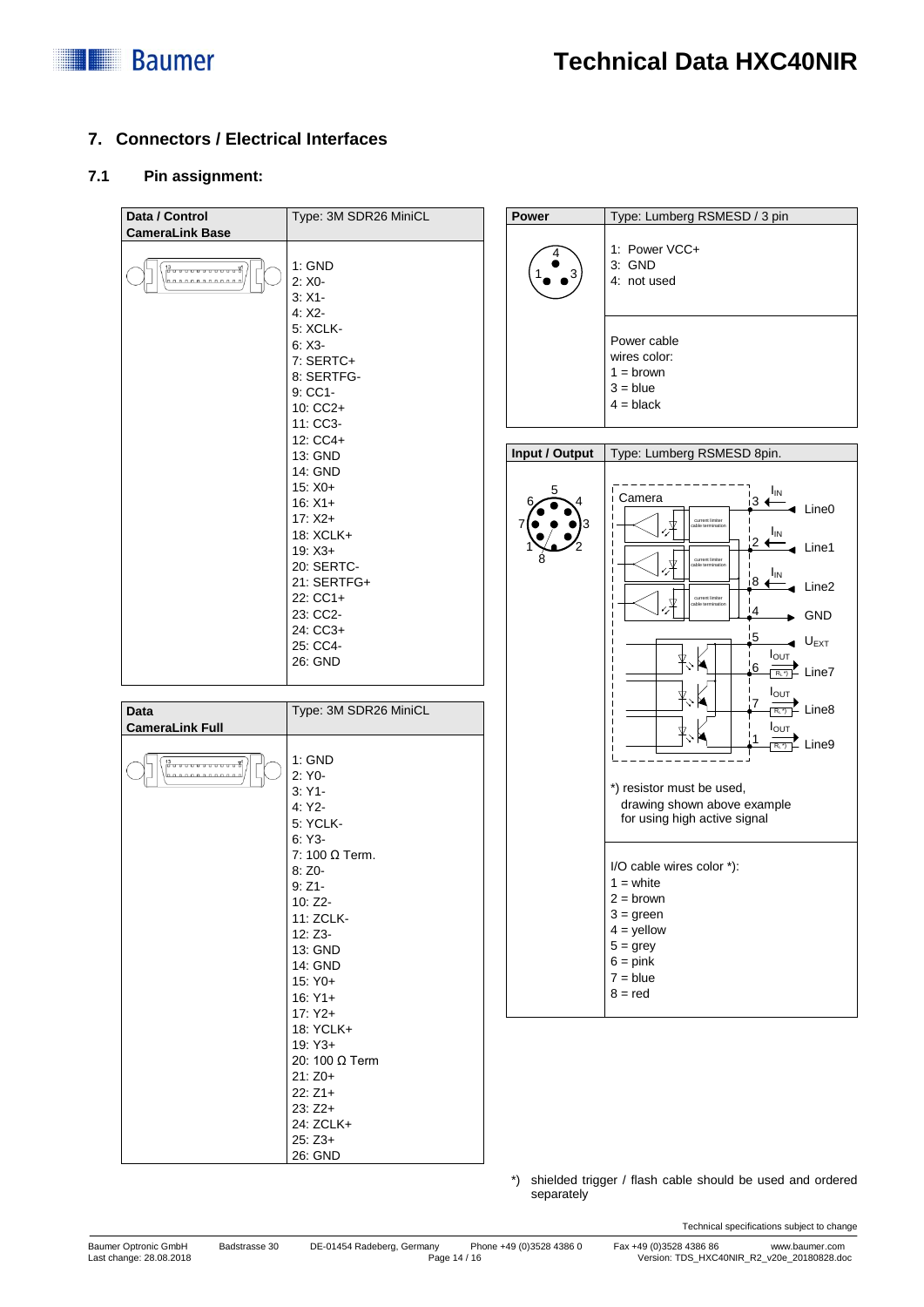

#### 7.2 **Flash sync sample U<sub>EXT</sub> = 24 VDC high active:**



Timing example:

measurement condition  $U_{\text{EXT}} = 24 \text{ VDC} / I_{\text{OUT}} = 16 \text{ mA}$  $R_L = 1.5$  kOhm



 $t_{OFF}$  time = typ. 40 µsec

#### **7.3 Flash sync sample UEXT = 24 VDC low active:**

Note: This setup can only be used for a single output because  $U_{EXT}$  is connected for all three outputs.



Timing example: measurement condition  $U_{EXT} = 24 \text{ VDC} / I_{OUT} = 16 \text{ mA}$  $R_L = 1.5$  kOhm



 $t_{ON}$  time = typ. 2 µsec  $t_{OFF}$  time = typ. 40 µsec